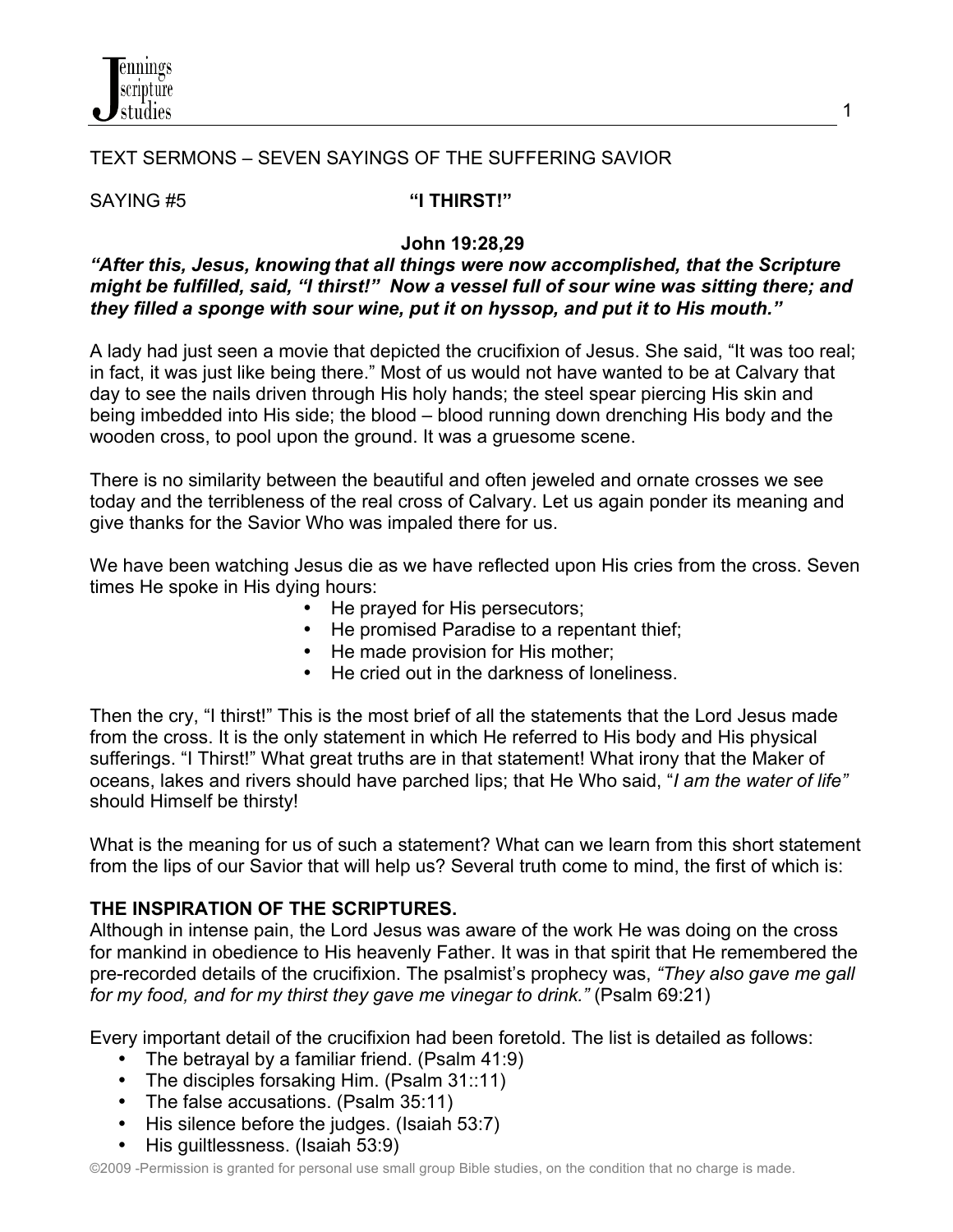

- Numbering Him with the criminals. (Isaiah 53:12)
- The actual crucifixion. (Psalm 22:16)
- The mockery of the spectators. (Psalm 109:25)
- The gambling for His garments. (Psalm 22:18)
- The prayer for His enemies. (Isaiah 53:12)
- His cry of forsakenness. (Psalm 22:1)
- The yielding up of His spirit. (Psalm 31:5)
- His bones were not broken. (Psalm 34:20)
- The burial in a rich man's tomb. (Isaiah 53:9)
- His thirst. (Psalm 69:12)

All this was plainly foretold centuries before Christ was born. What convincing evidence of the divine inspiration of the scriptures! As the hymn we sing says, "How firm a foundation, you saints of the Lord, is laid for your faith in His excellent Word!"

Now back to Jesus cry, "I thirst!" recorded in John 19:28 – *"After this, Jesus, knowing that all things were now accomplished, that the Scripture might be fulfilled, said, "I thirst!"* How completely in control of His mental faculties Jesus was. He had hung upon the cross for six hours and had endured unparalled sufferings, and yet, His mind was clear and His memory keen.

Many times in the Gospels we read the words, "And this He said that it might be fulfilled which was spoken by the prophet." For example, why was He born in Bethlehem? It fulfilled prophecy! Why did Mary and Joseph take Him down to Egypt? It fulfilled prophecy! Why did they live in Nazareth? It fulfilled prophecy! Why did He do what He did throughout His life? He was obeying the will of His father determined before He ever came into the world. Acts 4:28 makes that abundantly clear: *"For truly against Your holy Servant Jesus, whom You anointed, both Herod and Pontius Pilate, with the Gentiles and the people of Israel, were gathered together to do whatever Your hand and Your purpose determined before to be done."*

Consequently, *"He humbled Himself and became obedient to the point of death, even the death of the cross."* (Phil. 2:8) We, as believers, learn from this that the most important thing in life is to know the will of God and delight in obediently doing it. God's will in His Word is to be the final authority in our lives as it was in the life of our Lord and Savior. The cry of our Lord, "I thirst!" reveals not only the inspiration of the scriptures, but it also reveals the intensity of His sufferings.

## **THE INTENSITY OF HIS SUFFERINGS.**

After the Last Supper in the Upper Room, the events unfolded rapidly. There are three scenes that demanded great physical exertion and resulting agony.

## *The Gethsemane Experience.*

After the supper Jesus went to the Garden of Gethsemane where He wrestled in soul agonizing prayer. *"And being in agony, He prayed more earnestly. Then His sweat became like great drops of blood falling down to the ground."* (Luke 22:44)

His intense prayer time in the garden was followed by the appearance of Judas with a band of soldiers who, after Judas' betrayal, arrested Him and brought Him before Caiphas, the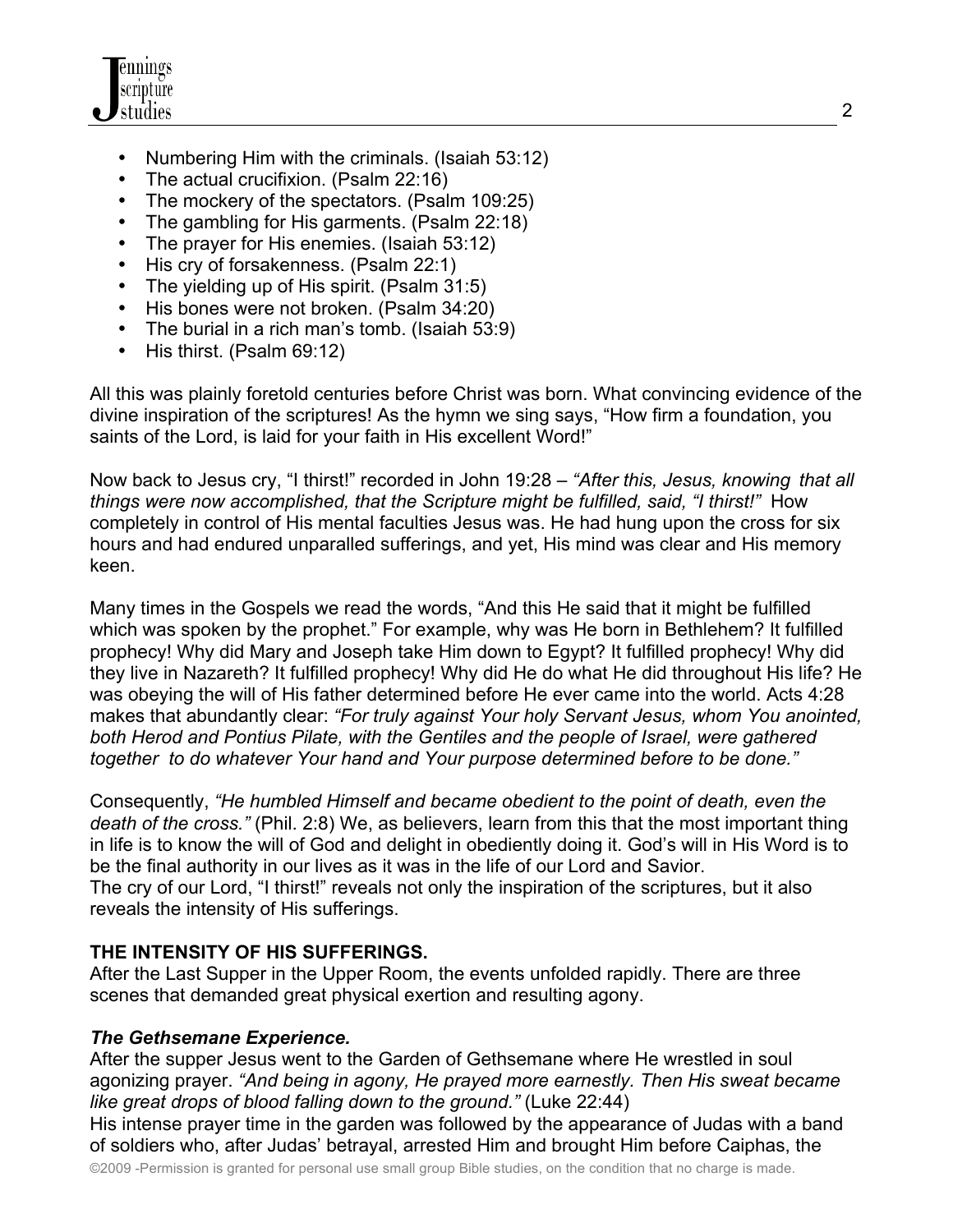

High Priest, in the middle of the night. He examined Jesus and condemned Him. Jesus was then held until the early morning when, after weary hours of waiting, He was brought before Pilate.

## *The Gabbatha Experience.*

*"Pilate …… brought Jesus out and sat down in the judgment seat in a place that is called The Pavement, but in Hebrew, Gabbatha."* (John 19:13) Following a lengthy trial, orders were given for Him to be beaten.

Next He was taken across the city to Herod's judgment hall and after a brief appearance before him, He was placed again into the hands of brutal soldiers who mocked and whipped Him and then took Him back to Pilate for sentencing.

## *The Golgotha Experience.*

*"And He, bearing His cross, went out to a place called the Place of a Skull, which is called in Hebrew, Golgotha."* (John 19"17)With bleeding back and carrying His cross under the heat of the sun, He began the journey up to the hill to Golgotha. There they crucified Him. Crucifixion is known to be a punishment that quickly dehydrated the sufferer. Burning now with fever from the infection of His wounds, He calls out, "*I thirst!*"

Probably the last liquid Jesus had He received at the Passover meal in the Upper Room some eighteen to twenty-four hours previously. The torture which He had undergone as He was beaten, the strenuous walk up Calvary's hill bearing the cross, the three hours He had been hanging upon the cross, the loss of blood from wounds in His head, hands and feet, had dehydrated His body. In addition to the pain He was experiencing were the pangs of thirst. Understandably, He called out, "*I thirst!"* 

The extremity of His thirst is described by the psalmist, "*My tongue clings to my jaws*." (Psalm 22:15) And again, "*My throat is dry*." (Psalm 69:3) This is further proof that Jesus' body was a human body, subject to the weaknesses and frailties that all of us experience. *"He was tested in all points as we are yet without sin."* (Heb. 4:15)

What does His suffering thirst mean to us today? Many things, among them this: The Lord Jesus is able to sympathize completely with us because He identifies with our pain, suffering, hurt and needs. *"For in that He Himself has suffered, being tempted, He is able to aid those who are tempted."* (Heb. 2:18) And, "W*e do not have a High Priest who cannot sympathize with our weaknesses, but was in all points tempted as we are, yet without sin."* (Heb.4:15) He knows what suffering is and He is "touched with the feelings of our infirmities." Therefore, *"Cast all your care upon Him, for He cares for you.*" (I Peter 5:7)

"I thirst!" reveals the inspiration of scriptures and this short cry also reveals the intensity of the sufferings of our Savior. Furthermore, one last thought that we must emphasize, and that is: the intent upon which all the sufferings of Christ is predicated. Let us consider this in conclusion.

## **THE INTENT OF HIS SUFFERINGS.**